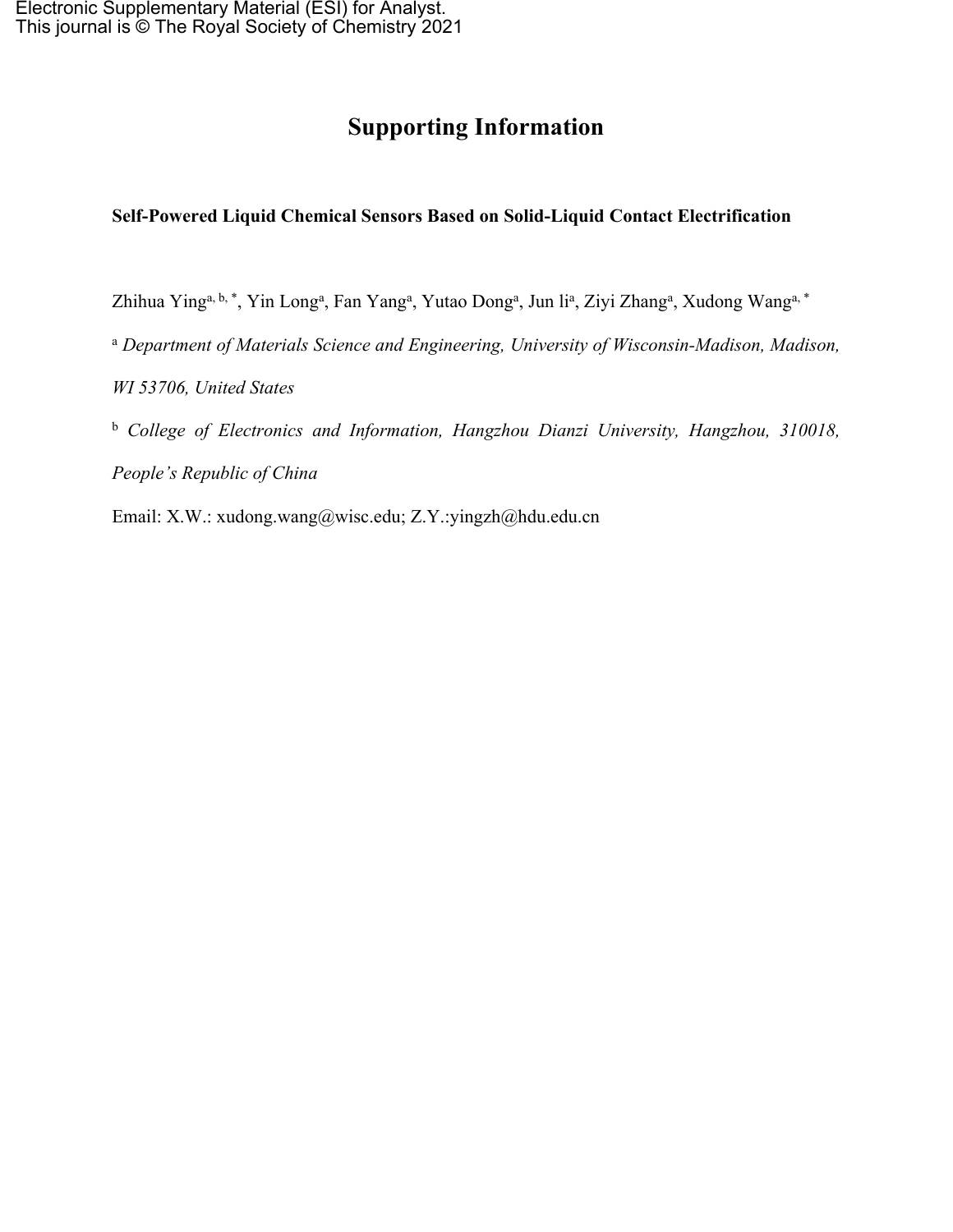# **S1. Design and testing of the TE-based liquid sensor**



**Figure S1.** The schematic configuration and experimental setup of the TE-based liquid sensor.



**Figure S2**. A cross-sectional SEM image of a TE-based liquid sensor.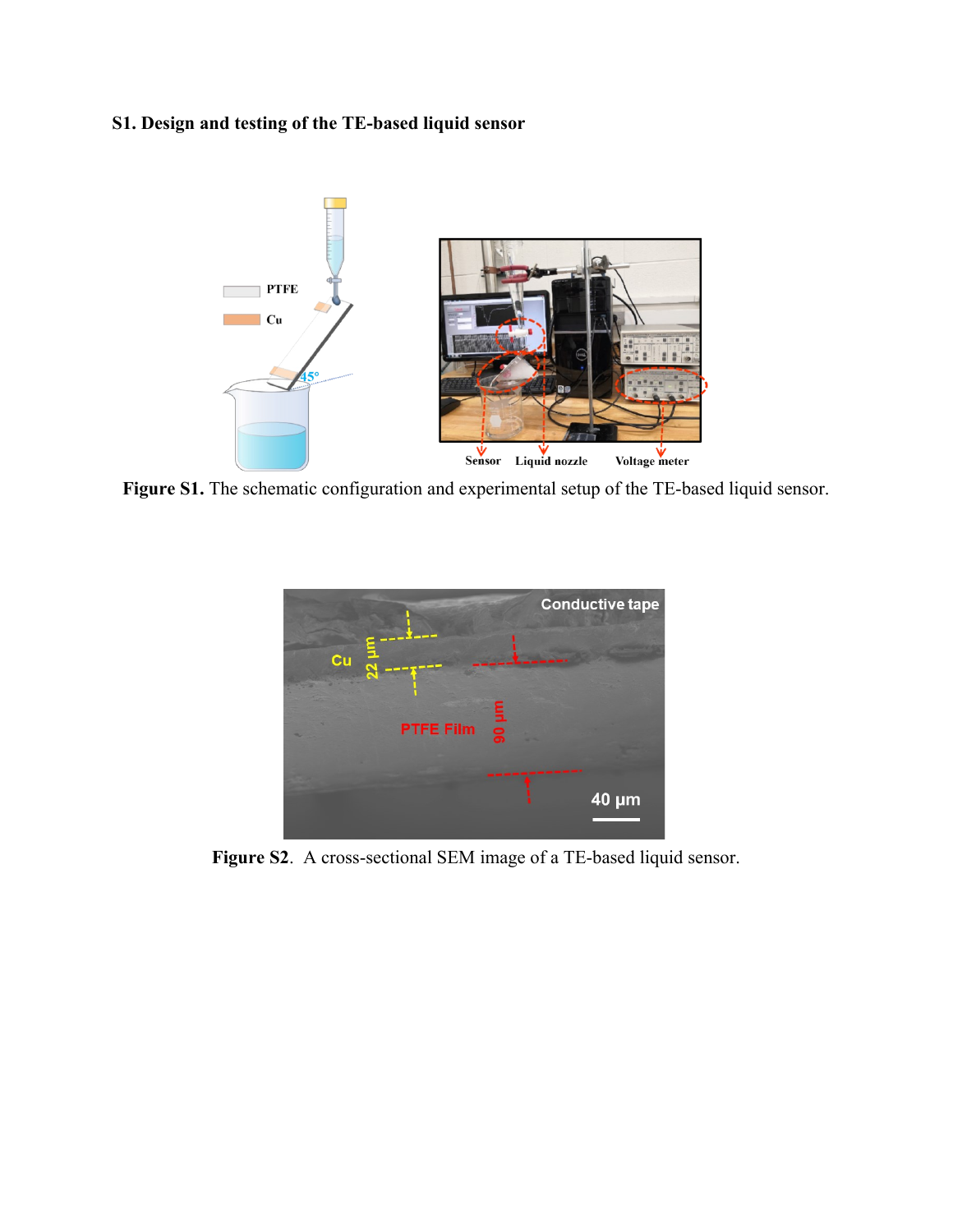

**Figure S3**. The current of a TE-based liquid sensor at 45° tilting angle.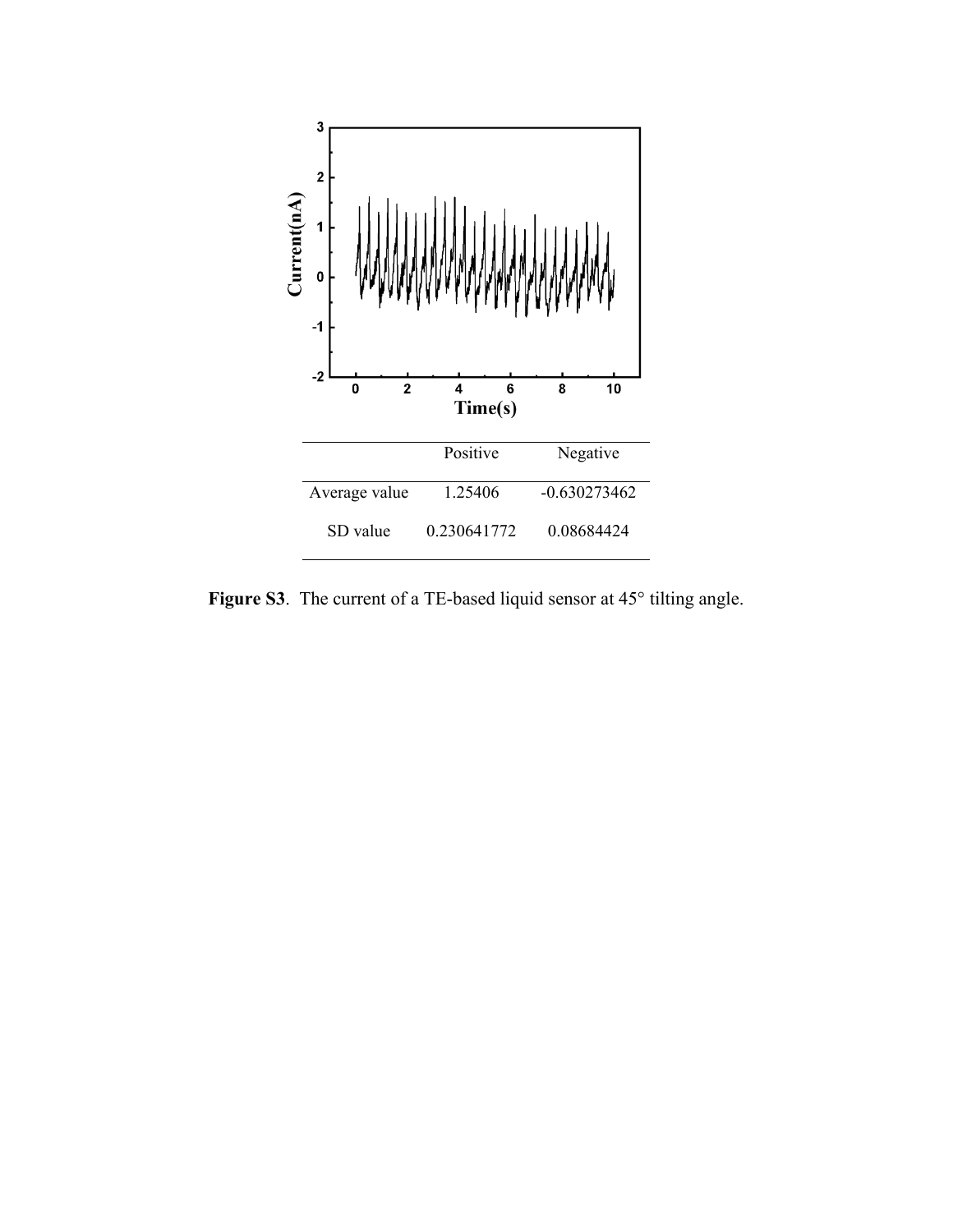#### **S2: Quantification of droplet moving velocity.**

Since the peak location is directly coordinated to the location of back Cu electrodes, a device with multiple Cu electrodes was designed for quantifying the moving velocity of the liquid droplet as certain location on the sensor surface. To minimize the effect of electrodes width, three 1 mmwide copper wires were attached on the back side of the sensor plate with a 5 cm spacing each, as depicted in the inset of Fig. S4A. The corresponding voltage profile in Fig. S4A showed that when one droplet moved across the electrodes, voltage peaks were generated on each electrode accordingly. The time intervals between two positive peaks were measured as listed in Table S1. From the time interval (*t*) and the spacing between the electrodes (*d*), moving velocity at given electrode position could be quantified by  $d=vt+1/2at^2$ . The average velocity was consistently found to be ~0.39 m/s at the first testing electrode. The motion characteristics of the droplet on the slope was also simulated by the commercial computational fluid dynamics (CFD) software ANSYS Fluent. The velocity contour of the droplet and the air flow surrounding the droplet are shown in Fig. S4C. The average velocity of the droplet was found to be  $\sim 0.4$  m/s ((e) in Fig. S4C), which matched well with the experimental result. This study revealed that once the tilting angle and the distance between the liquid dropping position and the sensing electrode were fixed, the liquid droplet would show the same moving velocity across the sensing electrode. Therefore, it's influences to the voltage amplitude could be minimized.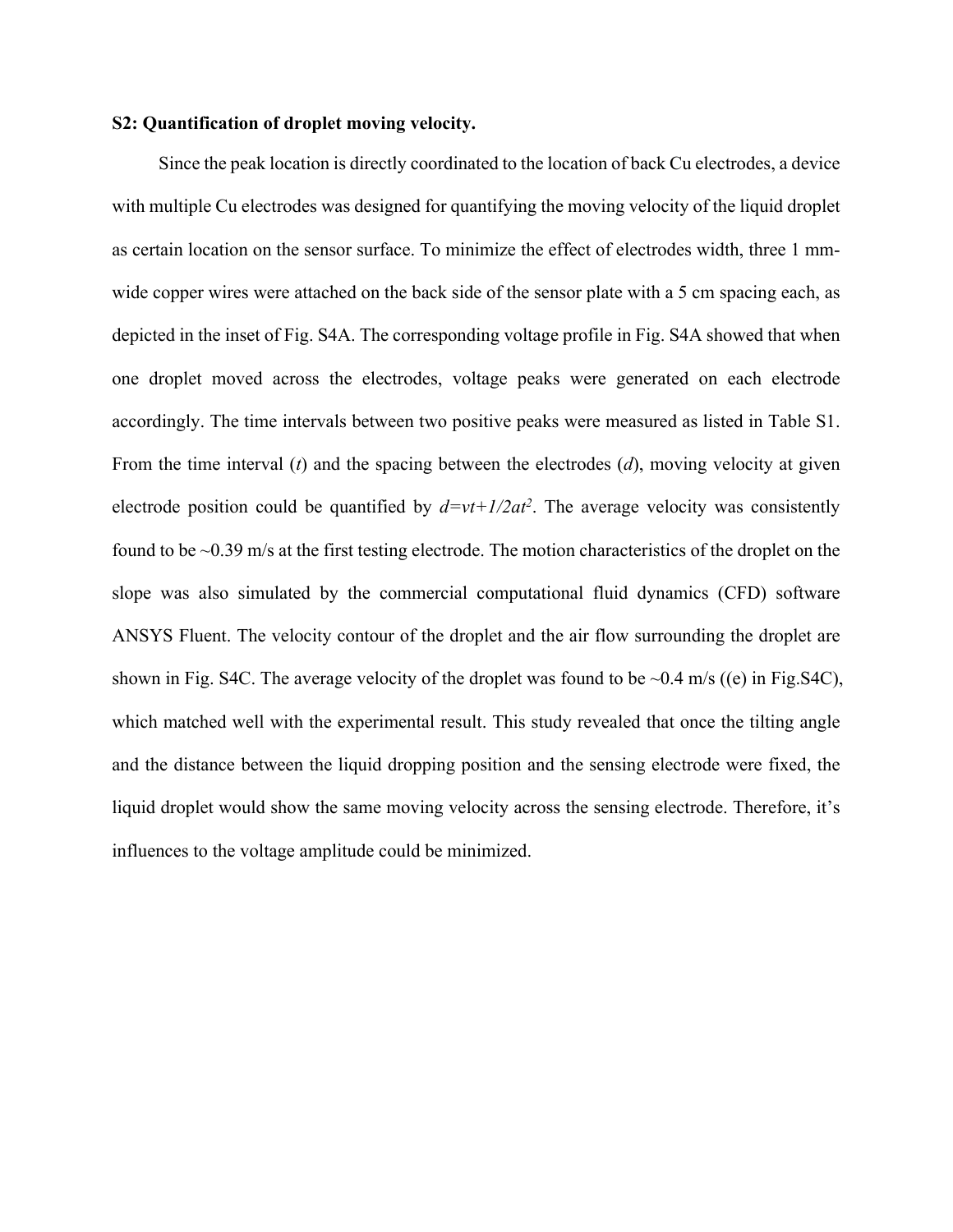



|          | able S1. The data read from Figure S3A |
|----------|----------------------------------------|
| $t$ (ms) | $t$ (ms)                               |
|          |                                        |
| 122.5    | 113                                    |
| 126      | 114.5                                  |
| 124.5    | 116.5                                  |

| <b>Table S1.</b> The data read from Figure S3A |  |  |  |  |  |  |
|------------------------------------------------|--|--|--|--|--|--|
|------------------------------------------------|--|--|--|--|--|--|